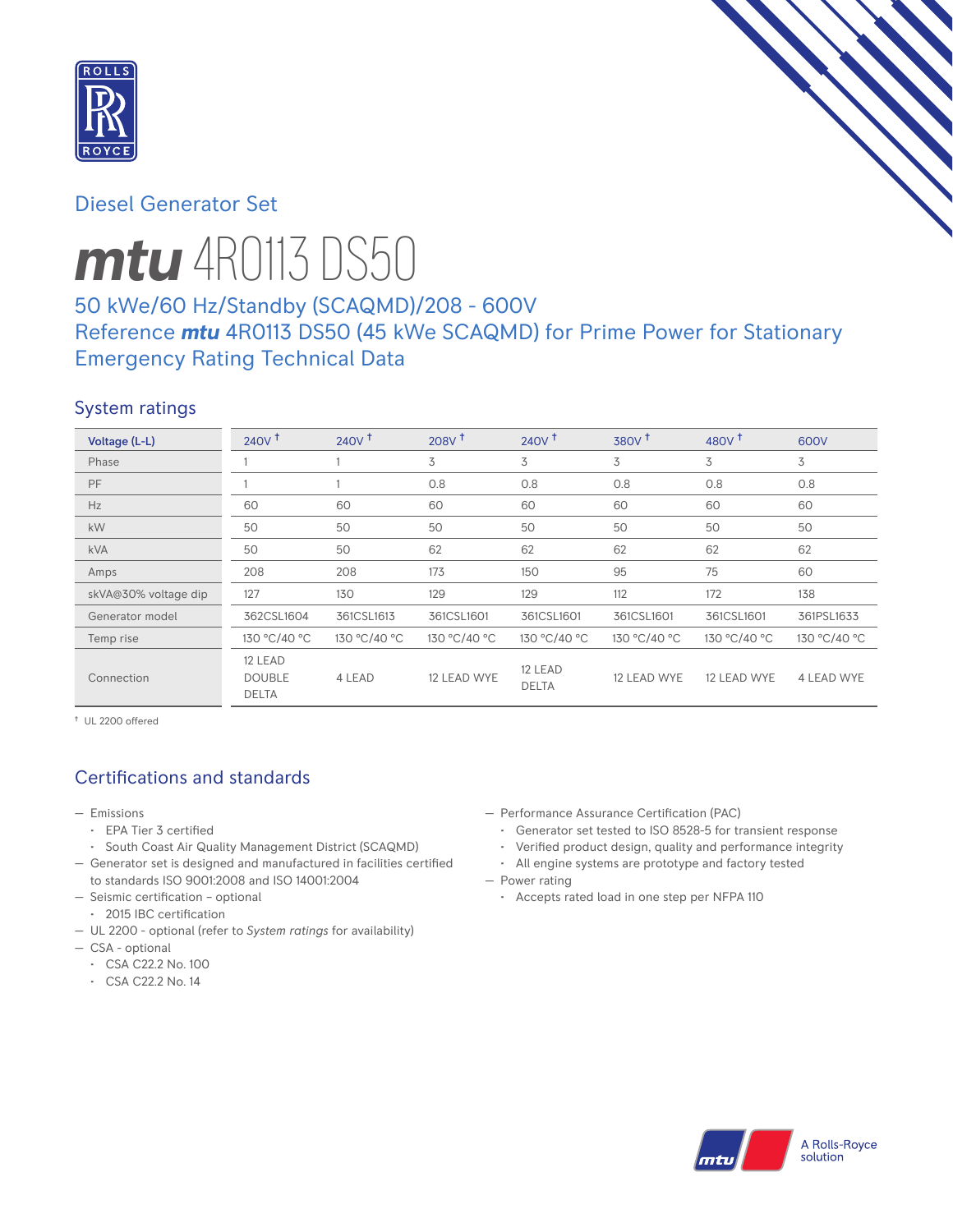## Standard features \*

- Single source supplier
- Global product support
- Two (2) Year/3,000 Hour Basic Limited Warranty
- 4045TF290J diesel engine
	- 4.5 liter displacement
	- Mechanical injection pump
	- 4-cycle
- Engine-generator resilient mounted
- Complete range of accessories
- Cooling system
- Integral set-mounted
	- Engine-driven fan

# Standard equipment \*

### Engine

- Air cleaner
- Oil pump
- Oil drain extension and shut-off valve
- Full flow oil filter
- Fuel filter with water seperator
- Jacket water pump
- Thermostat
- Blower fan and fan drive
- Radiator unit mounted
- Electric starting motor 12V
- Governor mechanical droop
- Base formed steel
- SAE flywheel and bell housing
- Charging alternator 12V
- Battery box and cables
- Flexible fuel connectors
- Flexible exhaust connection
- EPA certified engine

### **Generator**

- NEMA MG1, IEEE, and ANSI standards compliance for temperature rise and motor starting
- Self-ventilated and drip-proof
- Superior voltage waveform
- Solid state, volts-per-hertz regulator
- $\pm$  1% voltage regulation no load to full load
- Brushless alternator with brushless pilot exciter
- 4 pole, rotating field
- 130 °C maximum standby temperature rise
- 1-bearing, sealed
- Flexible coupling
- Full amortisseur windings
- 125% rotor balancing
- 3-phase voltage sensing
- 100% of rated load one step
- 5% maximum total harmonic distortion
- Generator
	- Brushless, rotating field generator
	- 2/3 pitch windings
	- 300% short circuit capability with optional Permanent Magnet Generator (PMG)
- Digital control panel(s)
	- UL recognized, CSA certified, NFPA 110
	- Complete system metering
	- LCD display

### Digital control panel(s)

- Digital metering
- Engine parameters
- Generator protection functions
- Engine protection
- Windows®-based software
- Multilingual capability
- Communications to remote annunciator
- Programmable input and output contacts
- UL recognized, CSA certified, CE approved
- Event recording
- IP 54 front panel rating with integrated gasket
- NFPA 110 compatible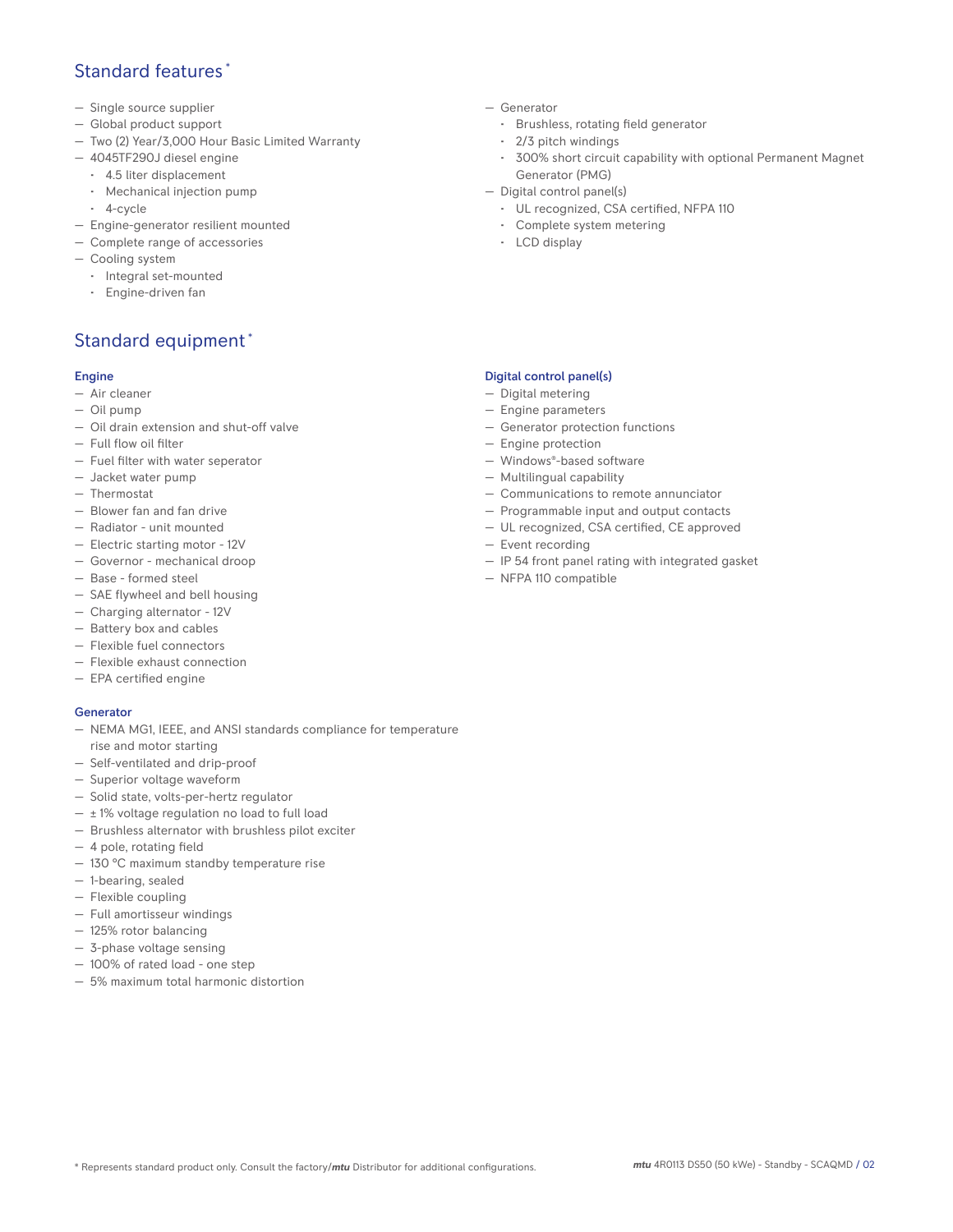# Application data

### Engine

| Manufacturer                         | John Deere       |
|--------------------------------------|------------------|
| Model                                | 4045TF290J       |
| Type                                 | 4-cycle          |
| Arrangement                          | 4-inline         |
| Displacement: $L$ (in <sup>3</sup> ) | 4.5(275)         |
| Bore: cm (in)                        | 10.6(4.19)       |
| Stroke: cm (in)                      | 12.7(5)          |
| Compression ratio                    | 19:1             |
| Rated rpm                            | 1.800            |
| Engine governor                      | mechanical droop |
| Maximum power: kWm (bhp)             | 55 (74)          |
| Steady state frequency band          | ± 0.5%           |
| Air cleaner                          | dry              |
|                                      |                  |

### Liquid capacity

| Total oil system: L (gal)             | 13(3.4)  |
|---------------------------------------|----------|
| Engine jacket water capacity: L (gal) | 8.5(2.3) |
| System coolant capacity: L (gal)      | 18.9(5)  |

### Electrical

| Electric volts DC                                            | 12  |
|--------------------------------------------------------------|-----|
| Cold cranking amps under -17.8 $^{\circ}$ C (O $^{\circ}$ F) | 925 |
| Batteries: group size                                        | .31 |
| Batteries: quantity                                          |     |
|                                                              |     |

### Fuel system

| Fuel supply connection size    | $3/8"$ NPT   |
|--------------------------------|--------------|
| Fuel return connection size    | $3/8$ " NPT  |
| Maximum fuel lift: m (ft)      | 1.8(6)       |
| Recommended fuel               | diesel #2    |
| Total fuel flow: L/hr (gal/hr) | 112.8 (29.8) |
|                                |              |

#### Fuel consumption

| <b>I GET CONSUMPTION</b>                                              |             |
|-----------------------------------------------------------------------|-------------|
| At 100% of power rating: L/hr (gal/hr)                                | 15.8(4.2)   |
| At 75% of power rating: L/hr (gal/hr)                                 | 12.3(3.3)   |
| At 50% of power rating: L/hr (gal/hr)                                 | 8.1(2.1)    |
|                                                                       |             |
| Cooling - radiator system                                             |             |
| Ambient capacity of radiator: °C (°F)                                 | 50 (122)    |
| Maximum restriction of cooling air: intake                            |             |
| and discharge side of radiator: kPa (in. H20)                         | 0.12(0.5)   |
| Water pump capacity: L/min (gpm)                                      | 144 (38)    |
| Heat rejection to coolant: kW (BTUM)                                  | 31 (1,765)  |
| Heat radiated to ambient: kW (BTUM)                                   | 6.8(384)    |
| Fan power: kW (hp)                                                    | 1.6(2.2)    |
|                                                                       |             |
| Air requirements                                                      |             |
| Aspirating: *m <sup>3</sup> /min (SCFM)                               | 4.5 (159)   |
| Air flow required for radiator                                        |             |
| cooled unit: *m <sup>3</sup> /min (SCFM)                              | 117 (4,088) |
| Remote cooled applications; air flow required for                     |             |
| dissipation of radiated generator set heat for a                      |             |
| maximum of 25 °F rise: *m <sup>3</sup> /min (SCFM)                    | 25 (867)    |
|                                                                       |             |
| * Air density = 1.184 kg/m <sup>3</sup> (0.0739 lbm/ft <sup>3</sup> ) |             |
| <b>Exhaust system</b>                                                 |             |
| Gas temperature (stack): °C (°F)                                      | 537 (999)   |
| Gas volume at stack temperature: m <sup>3</sup> /min (CFM)            | 12.7(448)   |
|                                                                       |             |
| Maximum allowable back pressure at                                    |             |
| outlet of engine, before piping: kPa (in. H <sub>2</sub> 0)           | 7.5(30)     |
| Minimum allowable back pressure: kPa (in. H <sub>2</sub> 0)           | N/A         |